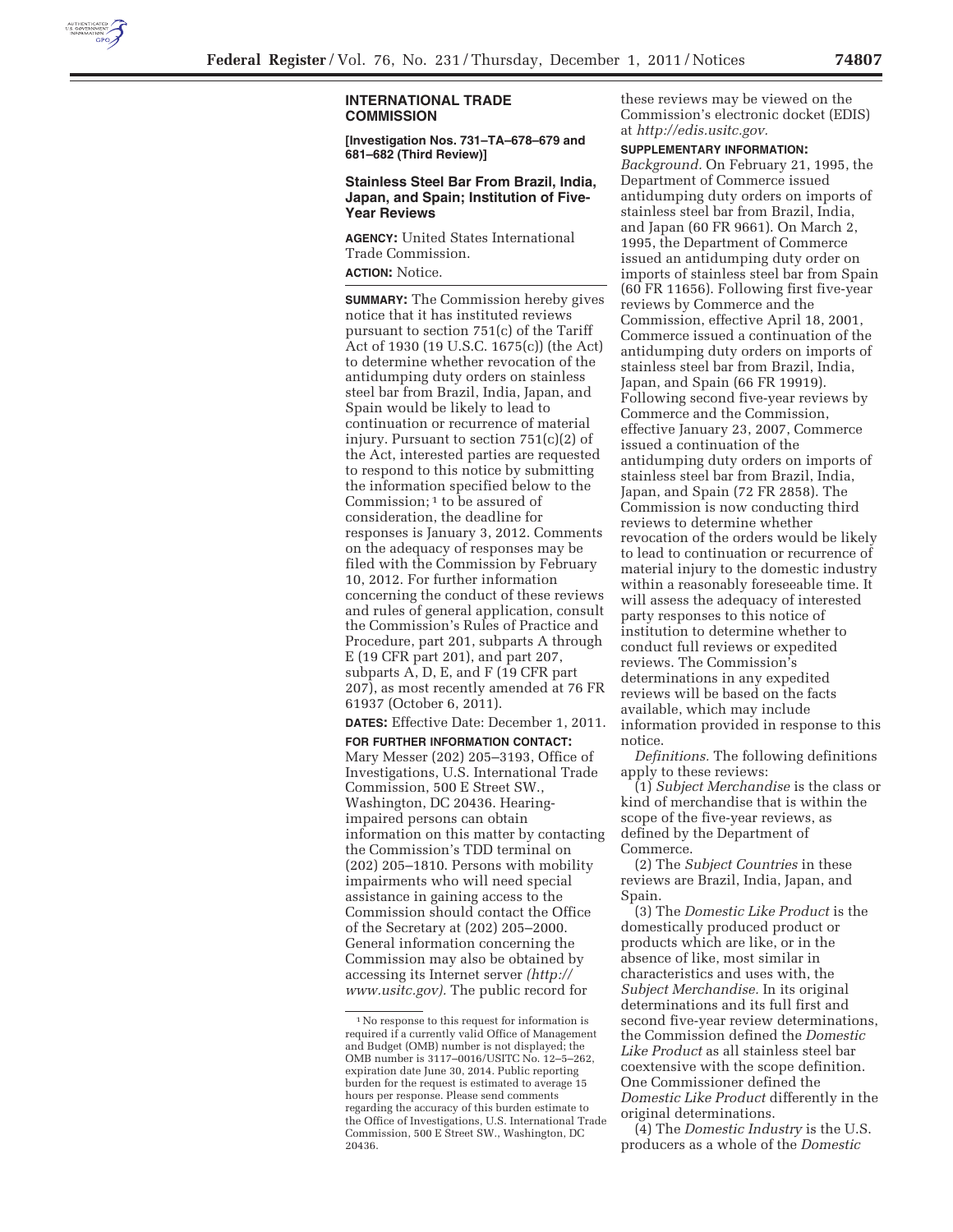*Like Product,* or those producers whose collective output of the *Domestic Like Product* constitutes a major proportion of the total domestic production of the product. In its original determinations and its full first and second five-year review determinations, the Commission defined the *Domestic Industry* as domestic producers of stainless steel bar. One Commissioner defined the *Domestic Industry* differently in the original determinations.

(5) An *Importer* is any person or firm engaged, either directly or through a parent company or subsidiary, in importing the *Subject Merchandise* into the United States from a foreign manufacturer or through its selling agent.

*Participation in the reviews and public service list.* Persons, including industrial users of the *Subject Merchandise* and, if the merchandise is sold at the retail level, representative consumer organizations, wishing to participate in the reviews as parties must file an entry of appearance with the Secretary to the Commission, as provided in section 201.11(b)(4) of the Commission's rules, no later than 21 days after publication of this notice in the **Federal Register**. The Secretary will maintain a public service list containing the names and addresses of all persons, or their representatives, who are parties to the reviews.

Former Commission employees who are seeking to appear in Commission five-year reviews are advised that they may appear in a review even if they participated personally and substantially in the corresponding underlying original investigation. The Commission's designated agency ethics official has advised that a five-year review is not considered the ''same particular matter'' as the corresponding underlying original investigation for purposes of 18 U.S.C. 207, the post employment statute for Federal employees, and Commission rule 201.15(b) (19 CFR 201.15(b)), 73 FR 24609 (May 5, 2008). This advice was developed in consultation with the Office of Government Ethics. Consequently, former employees are not required to seek Commission approval to appear in a review under Commission rule 19 CFR 201.15, even if the corresponding underlying original investigation was pending when they were Commission employees. For further ethics advice on this matter, contact Carol McCue Verratti, Deputy Agency Ethics Official, at (202) 205– 3088.

*Limited disclosure of business proprietary information (BPI) under an administrative protective order (APO)* 

*and APO service list.* Pursuant to section 207.7(a) of the Commission's rules, the Secretary will make BPI submitted in these reviews available to authorized applicants under the APO issued in the reviews, provided that the application is made no later than 21 days after publication of this notice in the **Federal Register**. Authorized applicants must represent interested parties, as defined in 19 U.S.C. 1677(9), who are parties to the reviews. A separate service list will be maintained by the Secretary for those parties authorized to receive BPI under the APO.

*Certification.* Pursuant to section 207.3 of the Commission's rules, any person submitting information to the Commission in connection with these reviews must certify that the information is accurate and complete to the best of the submitter's knowledge. In making the certification, the submitter will be deemed to consent, unless otherwise specified, for the Commission, its employees, and contract personnel to use the information provided in any other reviews or investigations of the same or comparable products which the Commission conducts under Title VII of the Act, or in internal audits and investigations relating to the programs and operations of the Commission pursuant to 5 U.S.C. Appendix 3.

*Written submissions.* Pursuant to section 207.61 of the Commission's rules, each interested party response to this notice must provide the information specified below. The deadline for filing such responses is January 3, 2012. Pursuant to section 207.62(b) of the Commission's rules, eligible parties (as specified in Commission rule 207.62(b)(1)) may also file comments concerning the adequacy of responses to the notice of institution and whether the Commission should conduct expedited or full reviews. The deadline for filing such comments is February 10, 2012. All written submissions must conform with the provisions of sections 201.8 and 207.3 of the Commission's rules and any submissions that contain BPI must also conform with the requirements of sections 201.6 and 207.7 of the Commission's rules. Please consult the Commission's rules, as amended, 76 FR 61937 (Oct. 6, 2011) and the Commission's Handbook on Filing Procedures, 76 FR 62092 (Oct. 6, 2011), available on the Commission's web site at *http://edis.usitc.gov.* Also, in accordance with sections 201.16(c) and 207.3 of the Commission's rules, each document filed by a party to the reviews must be served on all other parties to the reviews (as identified by either the

public or APO service list as appropriate), and a certificate of service must accompany the document (if you are not a party to the reviews you do not need to serve your response).

*Inability to provide requested information.* Pursuant to section 207.61(c) of the Commission's rules, any interested party that cannot furnish the information requested by this notice in the requested form and manner shall notify the Commission at the earliest possible time, provide a full explanation of why it cannot provide the requested information, and indicate alternative forms in which it can provide equivalent information. If an interested party does not provide this notification (or the Commission finds the explanation provided in the notification inadequate) and fails to provide a complete response to this notice, the Commission may take an adverse inference against the party pursuant to section 776(b) of the Act in making its determinations in the reviews.

*Information To Be Provided In Response to This Notice of Institution:* If you are a domestic producer, union/ worker group, or trade/business association; import/export Subject Merchandise from more than one Subject Country; or produce Subject Merchandise in more than one Subject Country, you may file a single response. If you do so, please ensure that your response to each question includes the information requested for each pertinent Subject Country. As used below, the term ''firm'' includes any related firms.

(1) The name and address of your firm or entity (including World Wide Web address) and name, telephone number, fax number, and Email address of the certifying official.

(2) A statement indicating whether your firm/entity is a U.S. producer of the Domestic Like Product, a U.S. union or worker group, a U.S. importer of the Subject Merchandise, a foreign producer or exporter of the Subject Merchandise, a U.S. or foreign trade or business association, or another interested party (including an explanation). If you are a union/worker group or trade/business association, identify the firms in which your workers are employed or which are members of your association.

(3) A statement indicating whether your firm/entity is willing to participate in these reviews by providing information requested by the Commission.

(4) A statement of the likely effects of the revocation of the antidumping duty orders on the Domestic Industry in general and/or your firm/entity specifically. In your response, please discuss the various factors specified in